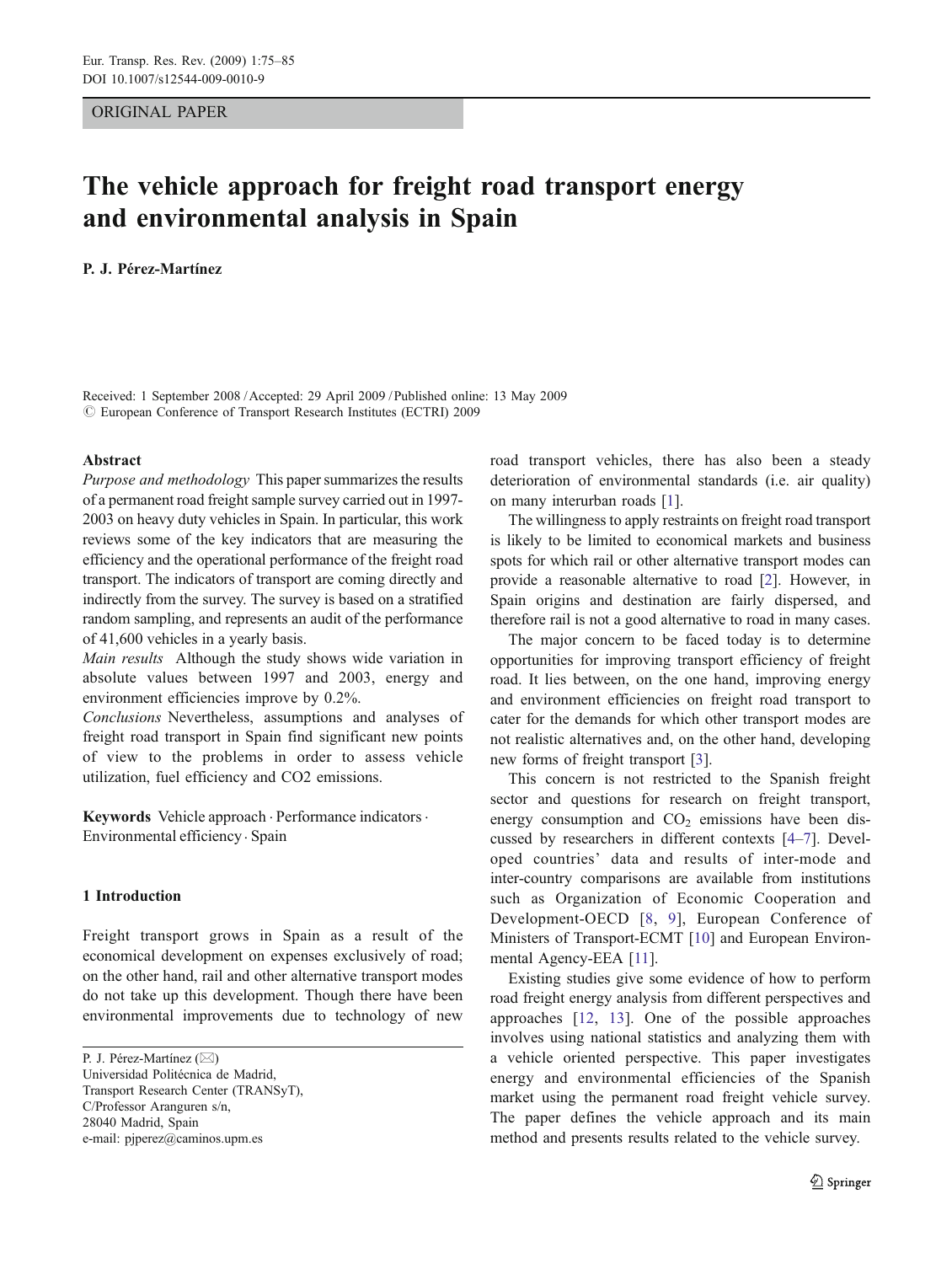The paper reviews the main developed methodologies for this topic of existing studies and compares the results of road freight vehicle statistics and data in Spain with other countries. The paper draws some conclusions relating to data need for future road freight vehicle surveys and gaps in knowledge concerning data and understanding. Finally, the paper evaluates potential measures to improve energy and emissions efficiencies and impacts on key transport performance indicators.

## 1.1 Freight transport in Spain, Gross Domestic Product (GDP) and energy consumption

Transport supports the economical development of Spain and contributed to 5.3% of GDP in 2003 (3% road transport alone). Transport has a multiplying effect over other sectors and employed 4.7% of working people in 2003 (3.2% road transport alone). Freight transport in Spain carried 400,985 millions tonne-kilometers in 2003 and is dominated by road with a share of 84.5% [[14\]](#page-9-0). Figure 1 shows freight transport and GDP trends. During 1990–1995 period, the growth of freight transport has closely followed the growth of GDP; later on, the growth of freight transport was higher than the growth of GDP due to several factors: globalization of economic and industrial activities, new technologies and innovations in the productive system and logistics ("just in time"), and unification of the European market [\[15](#page-9-0)]. Freight transport grew 61% during the period 1990–2003 at an average annual rate of 3.7%; increments of GDP for the same period were 40% and 2.6%. Therefore, it seems that the coupling will continue well into the twenty-first century. Rapid freight transport growth can bring many environmental risks and problems that can seriously jeopardize the sustainability of the transport system [[2\]](#page-9-0).

Transport consumes around 36% of the total energy consumption in Spain. Therefore, future scenarios foresee a steady increment of this share: 37.8% (2006) and 38.9%



Fig. 1 Freight transport demand and GDP in Spain

(2012) [[16\]](#page-9-0). In 2003, transport used 1,863,281 terajoules  $(10^{12}$  joules) (69% road transport alone). The share of road freight transport to total energy consumption in Spain is 14% and Heavy Duty Vehicles (HDV) contribute to 34% of the total road transport energy consumption, 437,126 terajoules. Transport energy use will grow exponentially in Spain in the next years at least that transport activity and GDP could be decoupled [\[8](#page-9-0), [9\]](#page-9-0).

#### 2 Methodology

### 2.1 Permanent road freight sample surveys

The Spanish Ministry of Development (SMD) developed a large-scale Permanent Road Freight Sample Survey (PRFSS) in 1992 to describe freight transport performance in Spain and to provide an in-depth view into the use and efficiency of the Spanish road freight fleet. Updated surveys are undertaken every year since 1992. The results of the surveys are summarized in an annual report [[17](#page-9-0)]. All the surveys employ the same methodology, and the same set of descriptive (DIs) and key performance indicators (KPIs) to compare results from year to year.

DIs are measures of national indices (DIs). KPIs are measures of utilization indices (of "input usage" expressed as a ratio of the actual input of sources to some normative value), production indices (of "transformational efficiency" expressed as input/output ratio) and effectiveness indices (of quality of process output expressed as a ratio of the actual quality achieved to some norm).

The main objectives of the PRFSS are to:

- know, through sampling of freight transport operations on HDV, the flows that measure the degree of sector's activity and load factors,
- benchmarking of freight transport efficiency and operational performance,
- estimates levels of efficiency assessing the potential for improving the efficiency of delivery operations yielding significant savings in fuel and  $CO<sub>2</sub>$  emissions.

To achieve these objectives, PRFSS measures transport operations in terms of efficiency and operational performance on a consistent basis broadly accepted by other EU countries. PRFSS collects data over a one year period recording it in a specially constructed form developed by a Spanish panel of transport experts.

Similar surveys to PRFSS are made in other European countries. These surveys share a common methodology recommended by Eurostat in order to harmonize and compare EU road freight statistics [\[18](#page-9-0), [19](#page-9-0)]. For instance, Great Britain, France and Germany perform the "Continuing Survey of Road Goods Transport/CSRGT" [[20\]](#page-9-0), "Transport Routier de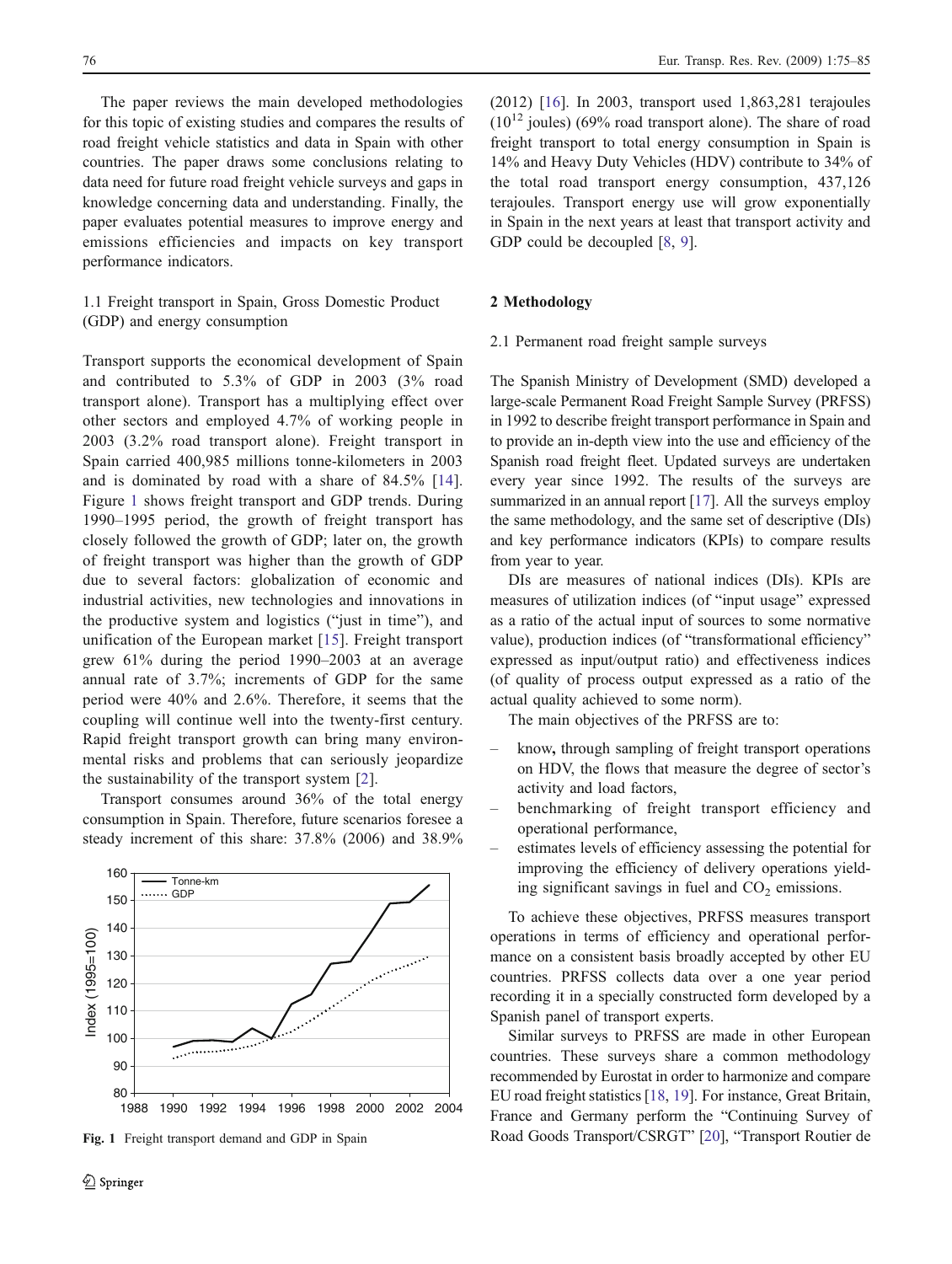Marchandises/TRM" [[21](#page-9-0)] and "Kraftfahr-Bundesamt/KBA" [[22\]](#page-9-0) respectively. All these surveys provide annual data about road freight operations carried out by goods vehicles with a loading capacity above 3.5 tonnes or maximum permissible laden weight above 6.0 tonnes.

#### 2.2 Description of the survey

The PRFSS is directed to Spanish HDV bigger than 3.5 tonnes and is included in the National Statistical Plan following the EU directives 78/546 and 89/462. The PRFSS is directed to Spanish companies, fleets and vehicles, and the results of the survey do not include the segment of international road transport trucks entering Spain. Unfortunately, the PRFSS does not provide data from other country's PRFSSs relating road freight transport activities. A random stratified sampling is used and the statistical sampling unit is vehicle per week (truck or tractor), (i.e. the powered vehicle and its potential trailer during one week). The database used to take the random sample is the total population of Spanish HDV operating in Spain and abroad (349,348 vehicles in 2003). The stratification criteria are:

- public haulage (hire) or private services (own account),
- national (transport between and within municipalities) or international trips,
- loading capacity,  $3.5-10$ ,  $10.1-18$  and bigger than 18 tonnes.

Results estimation procedure is done for each 4–5 weeks period, over a sampling of 800 vehicles per week (52 weeks, 41,600 vehicles per year), using an expansion stratified estimator corrected for the vehicles that not correspond to the survey and fails [\[23\]](#page-10-0). The strata are not sampled at the same rate as there are large differences in the population of each strata. Consequently, the size of sampling in each strata is done using the minimum variance criteria. A substitute sampling of 200 vehicles per week is considered to keep the effective sampling. The analysis is performed using the random stratified sampling procedure in SAS statistical software [\[24](#page-10-0)]. The methods used by PRFSS in compiling the data involve sample methodology which measures the quality of the survey. The percentage standard error (95% confidence) of the annual estimates for tonnes transported, tonne-kilometres performed and total kilometers travelled loaded for total goods road transport and for national goods road transport shall not be greater than  $\pm$  5% [[18\]](#page-9-0).

Estimations are calculated in each strata and expanded to the total population. For each strata  $h$ , the estimator is the

following:  
\n
$$
\widehat{X}_h = \sum_{i=1}^{nh} F_h x_{hi}
$$
\n(1)

where:

-

where:  
\n
$$
F_h = \frac{N_h \left(1 - \frac{b_{(ii)h} + e_{(ii)h}}{800 \hat{\chi}_h s}\right)}{n'_h} \hat{\chi}_h s}
$$
\n(2)

being:

| $x_{hi}$                 | Value of X variable in vehicle i of strata $h$    |
|--------------------------|---------------------------------------------------|
| $F_h$                    | Expansion coefficient for strata $h$              |
| $n'_h$                   | Number of sampling vehicles from strata $h$       |
| $N_h$                    | Total number of authorized vehicles from strata h |
| $b_{\text{(tit)h}}$      | Number of fails detected in the sampling within   |
|                          | strata <i>h</i>                                   |
| $e$ <sub>(tit)</sub> $h$ | Number of vehicles within strata h that not       |
|                          | correspond to the survey (fireman, forestry,      |
|                          | construction trucks, snowplows, etc.)             |
| S                        | Number of weeks within the calculation period.    |

Having committed themselves to the survey, companies, fleets and vehicles were asked to submit a survey questionnaire form by post. The companies had the responsibility of the correct submission of the questionnaire form. The questionnaire form was published elsewhere together with the definitions and methods of collecting and recording the information [\[17](#page-9-0)]. In order to deal with seasonality matters, the PRFSS is continuous and the questionnaires are sent regularly to vehicle users.

### 2.3 Vehicle descriptive and key performance indicators

The use of DIs and KPIs to monitor efficiency and to assess operational performance of freight transport is not specific for Spain and has been widely discussed in previous studies [[25](#page-10-0)–[27\]](#page-10-0). These studies are related to the wider impact of road freight transport operations on the environment and their metrics are not concerned exclusively with economic efficiency. Based on these previous studies, this paper compiles a list of DIs and KPIs.

Some of the indicators used in this study are measured directly by the PRFSS and some of them are estimates (Table [1](#page-3-0)). There are KPIs that measure utilization, production and effectiveness directly, such us empty running operations and kilometers, vehicle loading, and vehicle time utilization. Empty running, expressed in terms of kilometers or operations, is the distance or operations the vehicle travelled empty. Vehicle loading is the ratio of the actual load carried to the maximum load that could have been carried within vehicle weight, deck area and height constraints. Vehicle loading measures the use of total weight capacity. It is, however, often the volume or deck space of the lorry that sets the limit on what can be carried. Therefore, decreasing vehicle loadings may also reflect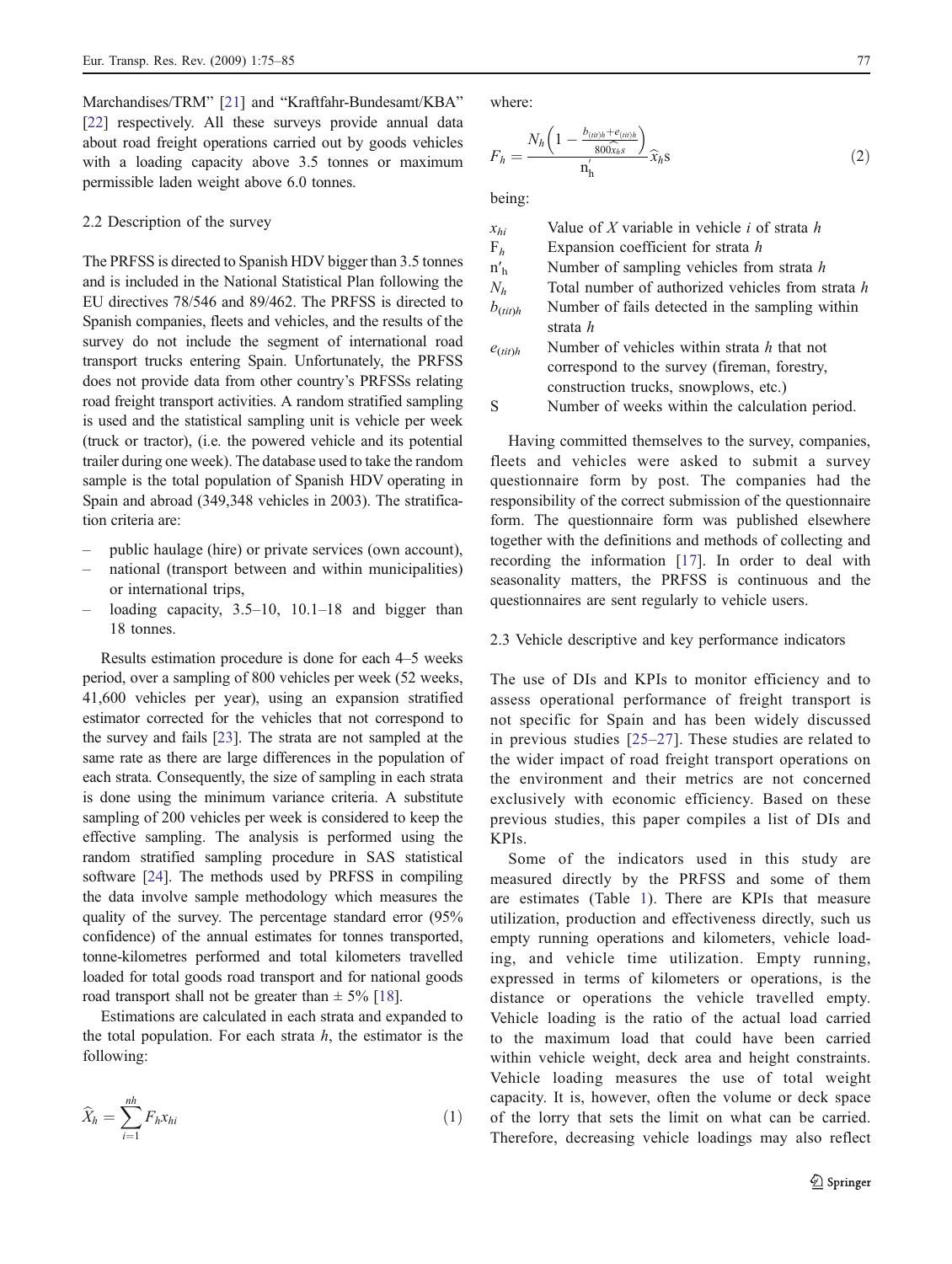<span id="page-3-0"></span>Table 1 Descriptive  $(DIs)$ key perfo  $(KPIs)$  of

| <b>Table 1</b> Descriptive (DIS) and<br>key performance indicators                                                                                        | Type <sup>1</sup> | <b>Indicator</b> name      | <b>Units</b>              | <b>Measure of</b> | Source $2$     |
|-----------------------------------------------------------------------------------------------------------------------------------------------------------|-------------------|----------------------------|---------------------------|-------------------|----------------|
| (KPIs) of road freight transport                                                                                                                          | <b>DIs</b>        | Fleet                      | number                    | National Index    | <b>PRFSS</b>   |
| <sup>1</sup> DIs: descriptive indicators,                                                                                                                 |                   | Operations                 | number                    | National Index    | <b>PRFSS</b>   |
| KPIs: performance indicators                                                                                                                              |                   | Vehicle kilometres         | vkm                       | National Index    | <b>PRFSS</b>   |
| <sup>2</sup> PRFSS: Directly measured by<br>the Permanent Road Freight<br>Sample Survey, E: estimates                                                     |                   | Running kilometres         | km                        | National Index    | <b>PRFSS</b>   |
|                                                                                                                                                           |                   | Tonnes                     |                           | National Index    | <b>PRFSS</b>   |
| <sup>3</sup> Estimated from the running kilo-                                                                                                             |                   | Tonne kilometres           | tkm                       | National Index    | <b>PRFSS</b>   |
| metres considering an average<br>consumption of $0.25-0.35$ l/km;<br>information is based on<br>McKinnon [26], Leonardi                                   |                   | Load capacity              |                           | National Index    | <b>PRFSS</b>   |
|                                                                                                                                                           |                   | Fuel consumption           |                           | National Index    | $E^3$          |
|                                                                                                                                                           |                   | Tonnes oil equivalent      | toe                       | National Index    | $E^4$          |
| [29] and Mataix $[30]$                                                                                                                                    |                   | Tonnes of $CO2$ equivalent | tCO <sub>2</sub> e        | National Index    | $E^5$          |
| <sup>4</sup> Estimated from fuel consump-                                                                                                                 | <b>KPIs</b>       | Empty running operations   | $\frac{0}{0}$             | Energy Intensity  | <b>PRFSS</b>   |
| tion using the equivalences of<br>41.87 petajoules $(10^{15}$ joules)<br>per mtoe $(10^6 \text{ toe})$ and 38.66<br>megajoules $(10^6)$ joules) per litre |                   | Empty running kilometres   | $\frac{0}{0}$             | Energy Intensity  | <b>PRFSS</b>   |
|                                                                                                                                                           |                   | Vehicle loading            | $\frac{0}{0}$             | Energy Intensity  | <b>PRFSS</b>   |
|                                                                                                                                                           |                   | Operation factor           | km/operation              | Energy Intensity  | Ε              |
| of diesel                                                                                                                                                 |                   | Fuel efficiency            | l/kmor koe/tkm            | Energy Intensity  | E              |
| <sup>5</sup> Estimated from toe using the                                                                                                                 |                   | Emission efficiency        | $gr$ CO <sub>2</sub> /tkm | Energy Intensity  | Ε              |
| equivalence of 0.345 mtoe per                                                                                                                             |                   | Vehicle time utilization   | $\frac{0}{0}$             | Production        | <b>PRFSS</b>   |
| mtCO <sub>2</sub> e (10 <sup>6</sup> tCO <sub>2</sub> e), IEA [31]                                                                                        |                   | Transport content          | km/t                      | Production        | E <sup>6</sup> |
| $6$ Estimated using Eq. 3                                                                                                                                 |                   | Transport distance         | km                        | Logistical reach  | $E^7$          |
| <sup>7</sup> Estimated using Eq. 4<br><sup>8</sup> Estimated using Eq. 5                                                                                  |                   | Transport efficiency       | tkm/vkm                   | Organization      | $E^8$          |

a change in what is being transported by specific modes [[11\]](#page-9-0). Vehicle time utilization, expressed as the average percentage of operability, is the trailer time running on the road: loading/unloading, awaiting unloading/uploading, pre-load (excluding maintenance/repair, rest period or idle).

The PRFSS indicators are designed to measure operations rather than performance. To compensate this imbalance, new KPIs are adopted: transport content, transport distance and transport efficiency. These three indicators are strongly correlated to environmental and other societal impacts. These three indicators relate transport to production (transport content), logistical reach (transport distance) and specific organization (transport efficiency). Therefore, the last two are also linked with aspects related to transport growth [\[28](#page-10-0)].

The transport content is the ratio between the average length of haul and the average payload, and is measured in kilometers per tonne:

transport content = 
$$
\frac{\text{average length of } \text{haul}}{\text{average payload}}
$$
 =  $\frac{\text{kilometers}}{\text{tonne}}$  (3)

The transport distance is the ratio between tonne kilometers and the payload:

$$
transport distance = \frac{tonne - kilometers}{payload}
$$
 (4)

As an indicator of transport efficiency, the average payload can be computed as the ratio between the tonne kilometers and the vehicle kilometers:

$$
transport efficiency = \frac{\text{tonne} - \text{kilometers}}{\text{vehicle} - \text{kilometers}} \tag{5}
$$

Road freight transport has negative environmental impacts such as energy consumption, carbon dioxide  $(CO<sub>2</sub>)$  and pollution emissions. For this reason, new indicators relate to the wider impacts of transport operations on the environment are defined: fuel and energy consumption, expressed in liters or tonnes of oil equivalent (toe), and  $CO<sub>2</sub>$  emissions, expressed in tonnes of  $CO<sub>2</sub>$  equivalent (tCO<sub>2</sub>e). Table 1 shows the equivalences used for the calculation of these indicators from the running kilometers. These equivalences make possible to estimate the environmental impacts of transport using fuel and emission efficiency indicators [\[29](#page-10-0)]. Given that the PRFSS has no data on energy consumption, fuel consumption average values of 0.25 to 0.35 (liters per kilometer, depending of vehicle size) were considered assuming that road transport operations monitored in other European studies [[26,](#page-10-0) [29,](#page-10-0) [30](#page-10-0)] are representative of the general movement of goods by road in Spain. The transport energy performance indicator, defined as fuel efficiency, has been converted to emission efficiency with the main unit gram  $CO<sub>2</sub>$  emitted per tonne-kilometre (gr  $CO<sub>2</sub>/tkm$ ).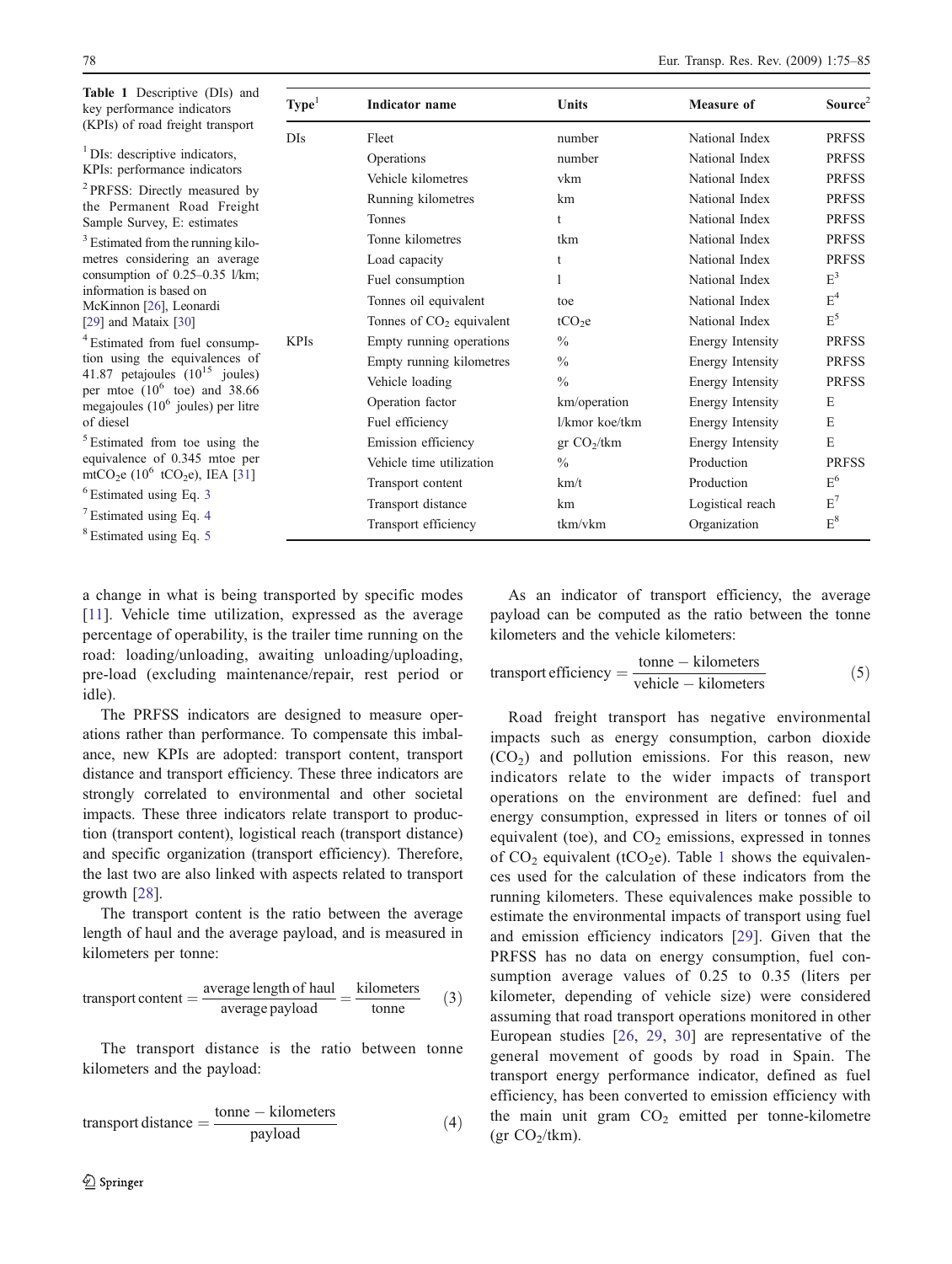#### 3 Survey results

#### 3.1 Vehicle approach

The PRFSS stratifies the vehicles into homogeneous groups, in relation to their size, service type and logistical reach:

- vehicle size: small rigid  $(2 \text{ axes and } < 10 \text{ tonnes}),$ medium rigid (2 axles and 10–18 tonnes), large rigid  $(>= 2$  axles and  $> 18$  tonnes), tractor  $(32$  tonnes articulated vehicles and 4 axles), and tractor (38– 44 tonnes articulated vehicles and >4 axles),
- service type: private service when the vehicle is used exclusively for the transport of own account goods, without a payment, and public haulage service when the vehicle is used for the transport of other's goods in concept of a payment (hire or reward),
- logistical reach: linked with legal operating authorization depending if the vehicle circulates within the same municipality, between close municipalities or circulates in a bigger area at a national or international level.

Figure 2 shows the distribution of five DIs (tonnes, tonne kilometers, number of operations, load capacity and number of vehicles), into category classes according to service and vehicle size. 91% of total tonne kilometers, 73% of tonnes, and 64% of operations are made by public service. Therefore, 63% of vehicles are devoted to public service operations. This gives the importance of the public service over the private service especially in longdistance operations. Therefore, public service is using bigger and newer vehicles than private service and its load capacity is three times bigger. Looking at the distribution of the vehicles according with their size, 42% of vehicles are tractors and 29% are small rigid vehicles. Tractors transport 60% of tonnes and produce 87% of tonne kilometers. Tractors with a share of 64% of total load capacity are involved only in 39% of operations. Smaller vehicles are devoted to short-distance operations and urban freight

activities. There is a correlation between public service dominance and tractor dominance.

Table [2](#page-5-0) presents absolute values of previous DIs together with data on vehicle loading (loaded operations and total operations), empty running (operations and kilometers), and vehicle time utilization. There are no big differences between public and private services concerning KPIs except vehicle time utilization. Small rigid vehicles present lower values of vehicle loading (both loaded and total operations) and empty running (both operations and kilometers) than other vehicle types. Opposite, small rigid vehicles use better the time than the other vehicles. Tractors have the highest values of vehicle loading but similar low values of empty running operations and kilometers to small rigid vehicles.

Vehicle time utilization varies from 71 to 82% depending on service and vehicle type (Table [2\)](#page-5-0). The lowest value of vehicle time utilization belongs to large rigid vehicles.

#### 4 Main results

Results of DIs and KPIs are summarized in Table [3](#page-5-0) for years 2003 and 1997 together with their annual increments. All DIs have experienced increments being the most significant ones: tonnes, running kilometers and operations. Fuel consumption and  $CO<sub>2</sub>$  emissions have grown 9.8% per year. In 2003, 251.8 million operations were done completing 26,214.5 million running kilometers at an average of 104.1 km per operation. The operation factor changed from 113.2 km per operation in 1997 to 104.1 in 2003. The HDV used 6,553.6–9,175.1 million diesel liters (6.1–8.5 million tonnes oil equivalent) and emitted 17.5–24.6 million tonnes of  $CO<sub>2</sub>$  equivalent. In 2003, the payload was 1 850 million tonnes. In terms of tonne kilometers, there was a steady increment during last 6 years until 192,587 million tonne kilometers.

With a load capacity of 5.6 million tonnes, load factors of 80% and 40% (depending if empty running is excluded



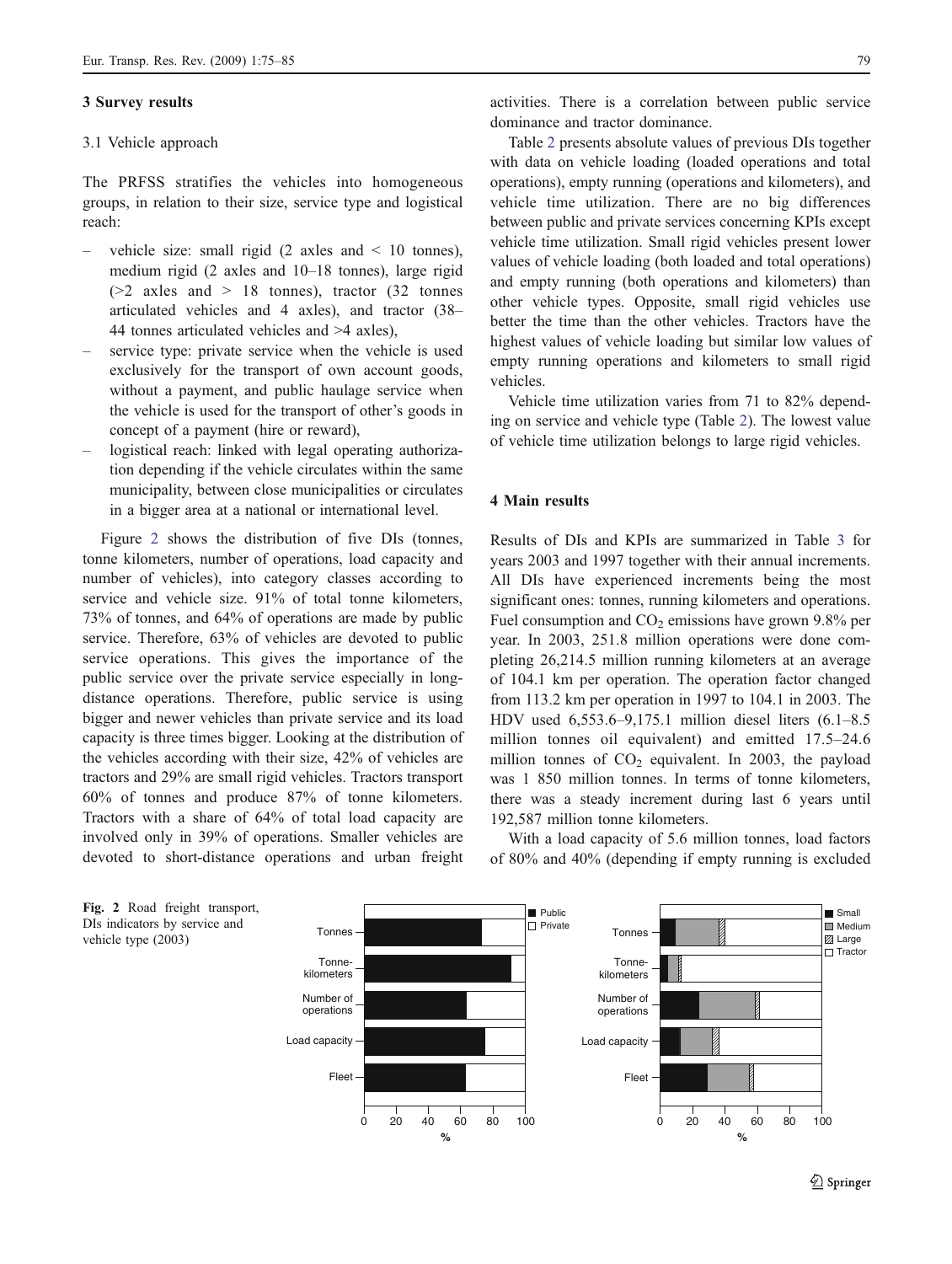| <b>Type</b> | Indicator name<br>and units           | <b>Public Service</b> | <b>Private Service</b> | Small rigid<br>$(2 \text{ axles}) \leq 10t$ | Medium rigid<br>$(2 \text{ axles}) 10 - 18t$ | Large rigid<br>$(>2 \text{ axles}) > 18t$ | <b>Tractor</b> |
|-------------|---------------------------------------|-----------------------|------------------------|---------------------------------------------|----------------------------------------------|-------------------------------------------|----------------|
| DI          | Fleet (number of vehicles $103$ )     | 211.0                 | 125.4                  | 97.5                                        | 86.7                                         | 9.6                                       | 142.5          |
| DI          | Load capacity $(10^6 t)$              | 4 1 7 7 .5            | 1 408.0                | 675.1                                       | 1 1 1 6 .4                                   | 223.6                                     | 3 571.1        |
| DI          | Operations $(10^9)$                   | 160.2                 | 91.6                   | 59.3                                        | 88.0                                         | 7.1                                       | 97.3           |
| DI          | Tonnes $(10^9 t)$                     | 1 3 5 2 . 8           | 497.2                  | 168.1                                       | 507.3                                        | 67.0                                      | 1 108.1        |
| DI          | Tonne kilometres $(10^9 \text{ tkm})$ | 175.3                 | 17.3                   | 8.1                                         | 13.7                                         | 3.1                                       | 167.7          |
| <b>KPI</b>  | Vehicle loading-loaded $(\% )$        | 81                    | 79                     | 65                                          | 82                                           | 82                                        | 83             |
| <b>KPI</b>  | Vehicle loading-total $(\%)$          | 41                    | 39                     | 35                                          | 41                                           | 42                                        | 43             |
| KPI         | Empty running operations $(\% )$      | 46                    | 47                     | 44                                          | 49                                           | 49                                        | 46             |
| KPI         | Empty running kilometers $(\%)$       | 25                    | 26                     | 24                                          | 28                                           | 28                                        | 25             |
| KPI         | Vehicle time utilization $(\%)$       | 82                    | 75                     | 81                                          | 79                                           | 71                                        | 78             |

<span id="page-5-0"></span>Table 2 Road freight transport, HDV indicators by service and vehicle type (2003)

or not) indicated potential for improving the values based on the fact that some vehicles achieve higher load factors than others. Regarding empty running, 47% of operations and 26% of kilometers were done with empty vehicles showing the potential for enhancing the efficiency of delivery operations. Given the current demand patterns, the lowest attainable percentage of empty moves has not been reached yet. Vehicle time utilization had an average value of 79%. This value is higher that the value presented

by McKinnon [[26\]](#page-10-0), around 63%, which excluded from the total vehicle hour utilization: the driver's rest period on the road, idle and undergoing maintenance and repairs. The genesis of the differences could be the high percentage of public service vehicles [\[14](#page-9-0)]; the vehicle is the main economic source of the company and does not depend on other economic activities.

In 2003, fuel and emission efficiency were 0.031– 0.044 kg of oil equivalent per tonne kilometer and 91.1–

Table 3 Road freight transport, HDV performance data (1997–2003)

| <b>Type</b> | Indicator name and units                                                 | 1997                                           | 2003                                     | Annual increment $(\% y^{-1})$ |
|-------------|--------------------------------------------------------------------------|------------------------------------------------|------------------------------------------|--------------------------------|
| $Dis$       | Fleet (number of vehicles $103$ )                                        | 234.3                                          | 336.3                                    | 7.3                            |
|             | Load capacity $(10^3 t)$                                                 | 3 596.1                                        | 5 5 8 6 .0                               | 9.2                            |
|             | Operations $(10^6)$                                                      | 145.7                                          | 251.8                                    | 12.1                           |
|             | Running kilometers $(10^6 \text{ km})$                                   | 16 506.8                                       | 26 214.5                                 | 9.8                            |
|             | Tonnes $(10^6 t)$                                                        | 1 0 5 4 .8                                     | 1 850.0                                  | 12.6                           |
|             | Tonne kilometres $(10^9 \text{ tkm})$                                    | 119.5                                          | 192.6                                    | 10.2                           |
|             | Fuel consumption $(10^6 1)^1$                                            | 4 952.0 $\pm$ 825.3<br>$(4\ 126.7 - 5\ 777.4)$ | 7 864.4 ± 1 310.7<br>$(6553.6 - 9175.1)$ | 9.8                            |
|             | Tonnes oil equivalent $(10^6 \text{ toe})^1$                             | $4.6 \pm 0.8$ (3.8–5.3)                        | $7.3 \pm 1.2$ (6.1–8.5)                  | 9.8                            |
|             | Tonnes of CO <sub>2</sub> equivalent<br>$(10^6 \text{ tCO}_2\text{e})^1$ | $13.3 \pm 2.2$ (11.0-15.5)                     | $21.0 \pm 3.5$ (17.5-24.6)               | 9.8                            |
| <b>KPIs</b> | Vehicle loading-loaded operations (%)                                    | 79                                             | 80                                       | 0.2                            |
|             | Vehicle loading-total operations $(\%)$                                  | 41                                             | 40                                       | $-0.4$                         |
|             | Operation factor (km/operation)                                          | 113.3                                          | 104.1                                    | $-1.3$                         |
|             | Empty running operations $(\% )$                                         | 47                                             | 47                                       | $\overline{c}$                 |
|             | Empty running kilometers $(\% )$                                         | 26                                             | 26                                       | $\frac{1}{2}$                  |
|             | Fuel efficiency $(koe/t-km)^1$                                           | $0.038 \pm 0.006$ (0.032-0.045)                | $0.038 \pm 0.006$ (0.031-0.044)          | $-0.2$                         |
|             | Emission efficiency (grs $CO_2/t$ -km) <sup>1</sup>                      | $110.9 \pm 18.5$ (92.4-129.4)                  | $109.3 \pm 18.2$ (91.1-127.5)            | $-0.2$                         |
|             | Vehicle time utilization $(\%)$                                          | 78                                             | 79                                       | 0.2                            |
|             | Transport content (km/t)                                                 | 15.6                                           | 14.2                                     | $-1.6$                         |
|             | Transport distance (km)                                                  | 113.2                                          | 104.1                                    | $-1.3$                         |
|             | Transport efficiency (tkm/vkm)                                           | 7.2                                            | 7.3                                      | 0.3                            |

<sup>1</sup> the values are means  $\pm$  standard deviations and ranges (in parenthesis)

<sup>2</sup> not significant differences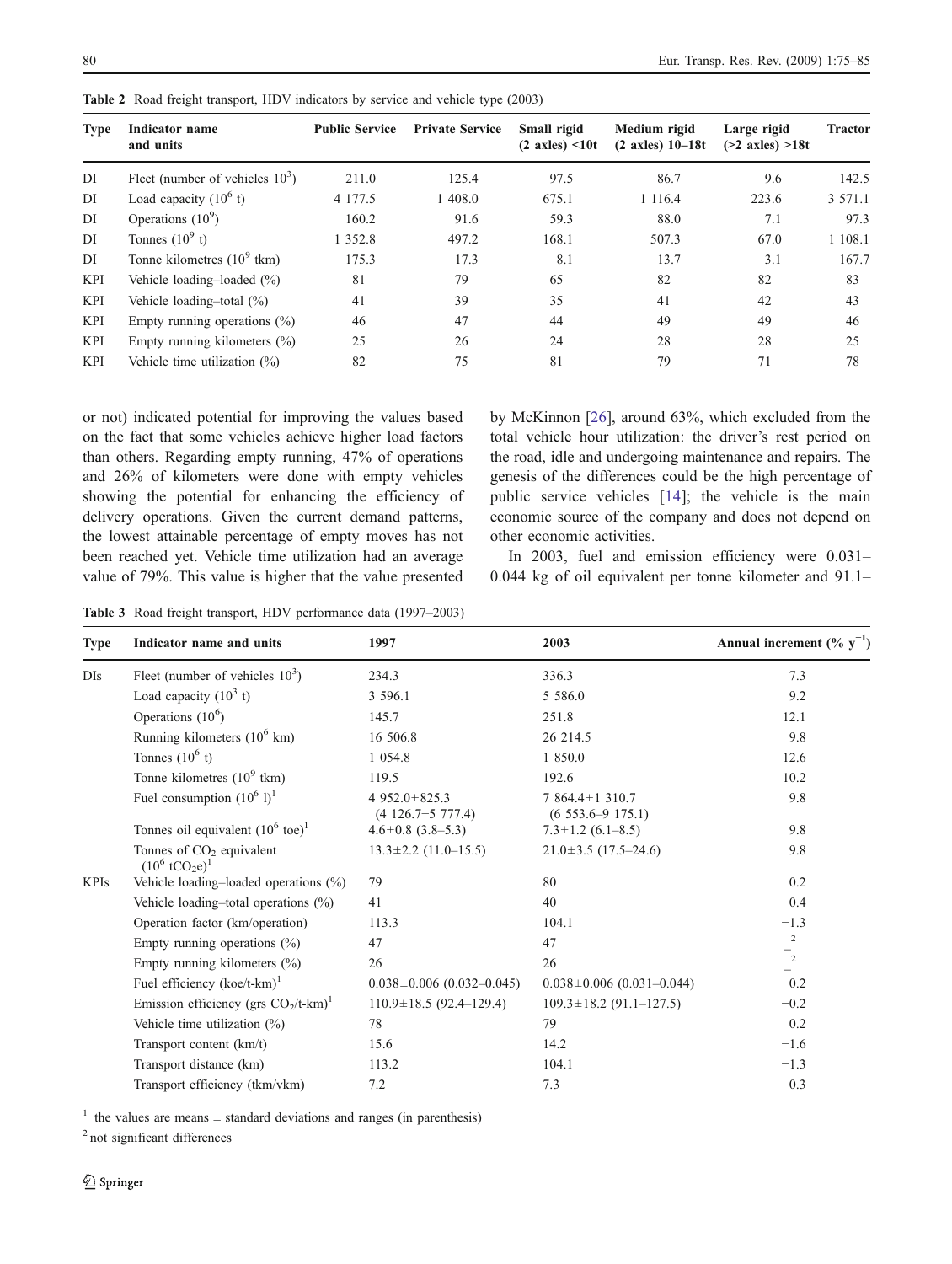127.5 g of  $CO<sub>2</sub>$  equivalent per tonne kilometer respectively. Compare to 1997 data, there was a small improvement of impact of transport operations on the environment during the studied period (Table [3](#page-5-0)). The improvement was due to technological development of new vehicles. Fuel and emission efficiency indicators were obtained relating the absolute indicators, fuel consumption in tonnes oil equivalent (toe) and tonnes of  $CO<sub>2</sub>$  equivalent (tCO<sub>2</sub>e), to transport work expressed as tonne kilometers [\[29](#page-10-0)]. The fuel consumption is estimated from the running kilometers considering: an average consumption value of 0.25–0.35 l/km in 2003 and 1997 [[26,](#page-10-0) [29,](#page-10-0) [30\]](#page-10-0), and using the equivalences of 41.87 petajoules per mtoe and 38.66 megajoules per liter of diesel [\[31](#page-10-0)]. The  $tCO<sub>2</sub>e$  are directly estimated from the toe using the equivalence of 0.345 toe per tCO<sub>2</sub>e [\[31](#page-10-0)]. With the range of values, uncertainties of fuel and emission efficiencies were bounded and sensitivity analysis of the estimates could be calculated. Conversion equivalences are kept constant. Therefore, the fuel and emission efficiency values given in this paper are representative of mean conditions and must be used exclusively as reference values.

The aggregate Spain's trucking requires about 1.9 megajoules per tonne kilometer. This value is similar to the value reported by Steenhof [[32](#page-10-0)] in Canada, 2.2 megajoules per tonne kilometer, and quite below the values shown in other studies and countries: 2.8 in EU-8 reported by Schipper [\[33](#page-10-0)], 2.9 in US by Pimentel [[34\]](#page-10-0) and 3.5 in Australia by Lenzen [\[35](#page-10-0)]. Consumption values of HDV followed a positive trend during last 30 years and depend on several factors: technology available at the moment, size of the vehicle, speed and driving conditions [[30\]](#page-10-0).

The comparison between the research outcomes of different European studies showed that the differences in energy and  $CO<sub>2</sub>$  efficiency observed in road freight transport surveys are small. Leonardi [[29\]](#page-10-0) found a  $CO<sub>2</sub>$ efficiency of 80.0 g of  $CO<sub>2</sub>$  equivalent per tonne kilometer in Germany for 40 tonnes articulated trucks operating over long distances and with low intensity weights. Similarly, Beaumont [\[36](#page-10-0)] reported 92–155 in UK for trucks over 40 tonnes and the Department for Transport in this country reported an efficiency of 82 for articulated trucks over 33 tonnes [[20\]](#page-9-0). The Departments for Transport in Germany and France reported efficiencies around 100 [[21,](#page-9-0) [22\]](#page-9-0). The paper explicitly includes all truck sizes above 6.0 Gross Vehicle Weight (GVW) and the figures 91.1–127.5 are slightly higher when comparing with the heaviest, long haul trucks in Europe. The emission values given in this study are higher than the emissions factor range for road freight vehicles of Van Wee,  $45-100$  grs  $CO<sub>2</sub>/km$  [[37](#page-10-0)].

Transport content changed between 1997 and 2003 from 15.6 km/tonne in 1997 to 14.2 in 2003. Transport distance was 104.1 kilometers in 2003 and varied respect 1997 value (negative increment of 1.3% per year). Transport efficiency slightly increased during investigated period, 7.3 and 7.2 tonne kilometers per vehicle kilometers in 2003 and 1997. Transport distance declined because of an improvement in logistics and had a clear effect on transport content decline. However, improvement in logistics had no effect on empty running kilometers and empty running operations.

Table [4](#page-7-0) shows important differences in DIs and KPIs according to logistical reach. Transport within municipalities and between municipalities transported 613.1 and 1,188.4 million tonnes respectively (5,542.2 and 132,868.2 million tonne kilometers). Oppositely, international transport had smaller values, 50.3 million tonnes and 54,177.2 million tonne kilometers. Transport content varied from 1.4 to 71.5 km per tonne. By using this indicator, Böge [\[38](#page-10-0)] has computed that a pot of 150 g of strawberry yoghurt sold in Germany travels 9.2 m, giving a transport content of 61 km per tonne. The transport content can be used to compare different transports and tracking the development of a product's transport content can exhibit a historical development in logistics [[25\]](#page-10-0). Transport distance within municipalities, between municipalities and international transport, was 9, 111.8 and 1,083.5 km respectively. International transport showed the highest rate of transport efficiency, 15.2 tonne kilometers per vehicle kilometers.

#### 4.1 Transport distance and elasticities

Figure [3](#page-7-0) shows the curves obtained when regressing transport distance against transport content and transport efficiency. An increase in transport content can both be due to sourcing and marketing in a wider area, increase in transport distance, and to a more inefficient transport. The relationship between transport efficiency and transport distance is constant. Transport efficiency increases proportionally to transport distance increases, because of the possibility to increase vehicle loading and use of bigger vehicles. Transport distance explained a large percentage of the variability of transport efficiency (99%).

As transport distance increases, transport content grows together with transport efficiency but at a different rate. The impact of transport distance on transport content is much bigger than the impact on transport efficiency. For instance, if transport distance increases from 112 km to 1,084 km (868% increment) at the same time transport content increases from 14.3 to 71.5 (400%) and transport efficiency increases from 7.8 to 15.2 (95%). Consequently, the improvement of transport efficiency is small compare with the disadvantage of traveling longer distances.

Elasticity values indicate the sensitivity of a dependent variable due to a given rate of change in the independent variable. The calculation of road freight transportation elasticities has been widely discussed [[39,](#page-10-0) [40\]](#page-10-0). Figure [3](#page-7-0) shows the overall elasticity of transport efficiency and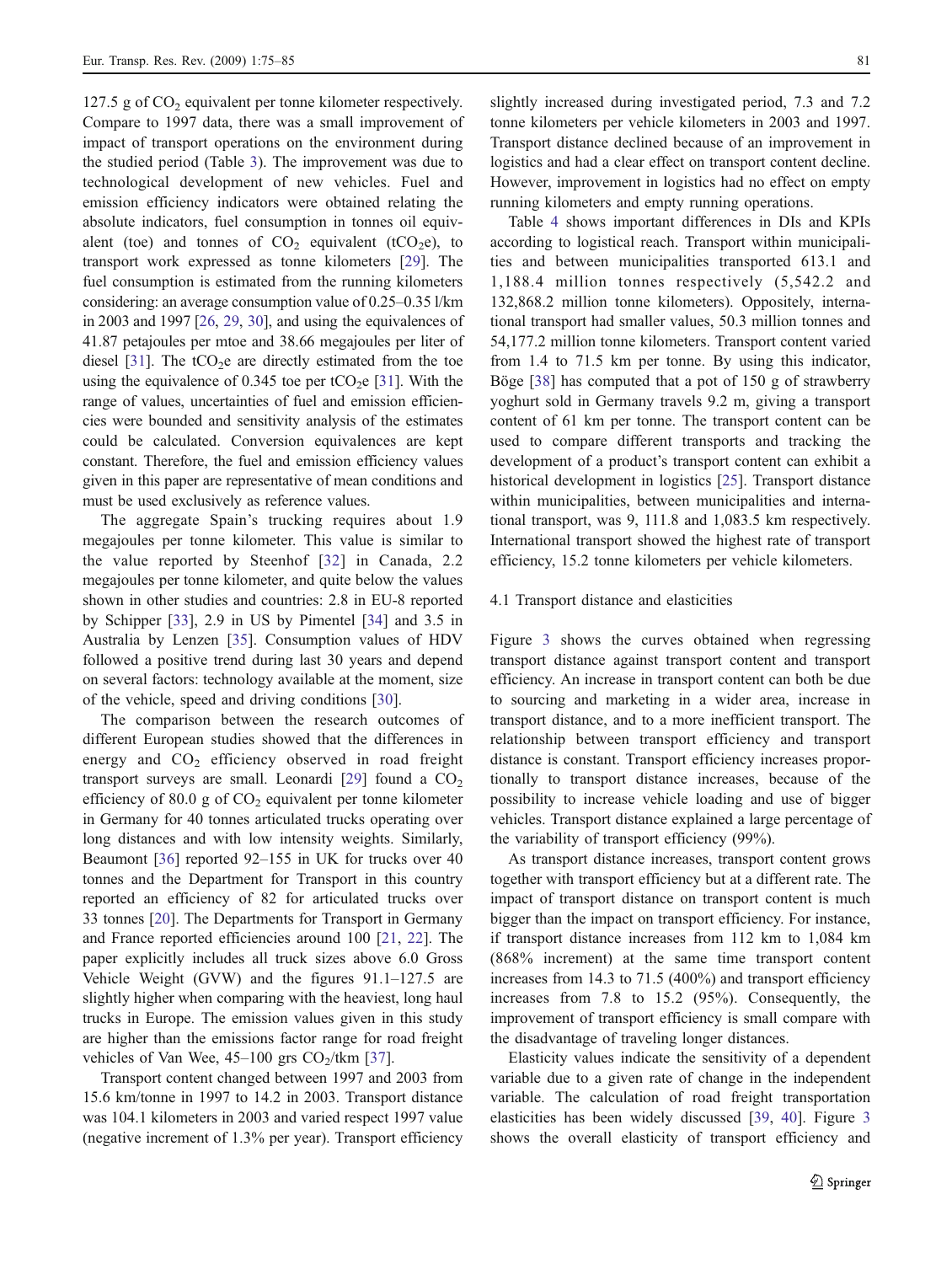<span id="page-7-0"></span>Table 4 Road freight transport, HDV indicators by reach (2003)

| Logistical reach        | Indicator                              | 2003      |
|-------------------------|----------------------------------------|-----------|
| Within municipalities   | Tonnes $(10^6 t)$                      | 613.1     |
|                         | Tonne kilometres $(10^6$ tkm)          | 5 5 4 2.2 |
|                         | Operations $(10^3)$                    | 92,000.1  |
|                         | Running kilometers $(10^6 \text{ km})$ | 831.8     |
|                         | Transport content (km/t)               | 1.4       |
|                         | Transport distance (km)                | 9.0       |
|                         | Transport efficiency (tkm/vkm)         | 6.7       |
| Between municipalities  | Tonnes $(10^6 t)$                      | 1,188.4   |
|                         | Tonne kilometres $(10^6 \text{ tkm})$  | 132,868.2 |
|                         | Operations $(10^3)$                    | 152,000.1 |
|                         | Running kilometers $(10^6 \text{km})$  | 16,999.9  |
|                         | Transport content (km/t)               | 14.3      |
|                         | Transport distance (km)                | 111.8     |
|                         | Transport efficiency (tkm/vkm)         | 7.8       |
| International transport | Tonnes $(10^6 t)$                      | 50.3      |
|                         | Tonne kilometres $(10^6 \text{ tkm})$  | 54,177.2  |
|                         | Operations $(10^3)$                    | 3,300.1   |
|                         | Running kilometers $(10^6 \text{ km})$ | 3,575.7   |
|                         | Transport content (km/t)               | 71.5      |
|                         | Transport distance (km)                | 1,083.5   |
|                         | Transport efficiency (tkm/vkm)         | 15.2      |

transport content with respect to transport distance; the elasticity values are associated with the regression equations. Transport efficiency elasticity is between 0.01 and 0.63, indicating that a 10% increase in transport distance increases transport efficiency by between 0.1% and 6.3%. Similarly, transport content elasticity is between 0.99 and 0.37 and a 10% increase in transport distance increases transport content by 9.9% and 3.7%.

Figure 3 shows a plot of transport efficiency elasticity and transport content elasticity against transport distance. Transport efficiency elasticity is smaller at short dis-

tances and become asymptotic beyond longer distances. Short distances influence transport efficiency less than long distances. Oppositely, transport content elasticity is bigger at short distances and become asymptotic beyond longer distances. Transport distances of 83% of total vehicle kilometers, 72% of total tonne kilometers, 97% of total tonnes and 98% of total operations, are in the range of 9–112 kilometers. In this range the implication is that even a small increase in transport distance of road freight transport can bring about an important increase in transport content.

Fig. 3 Impact of transport distance on transport efficiency and transport content, and elasticities (2003)

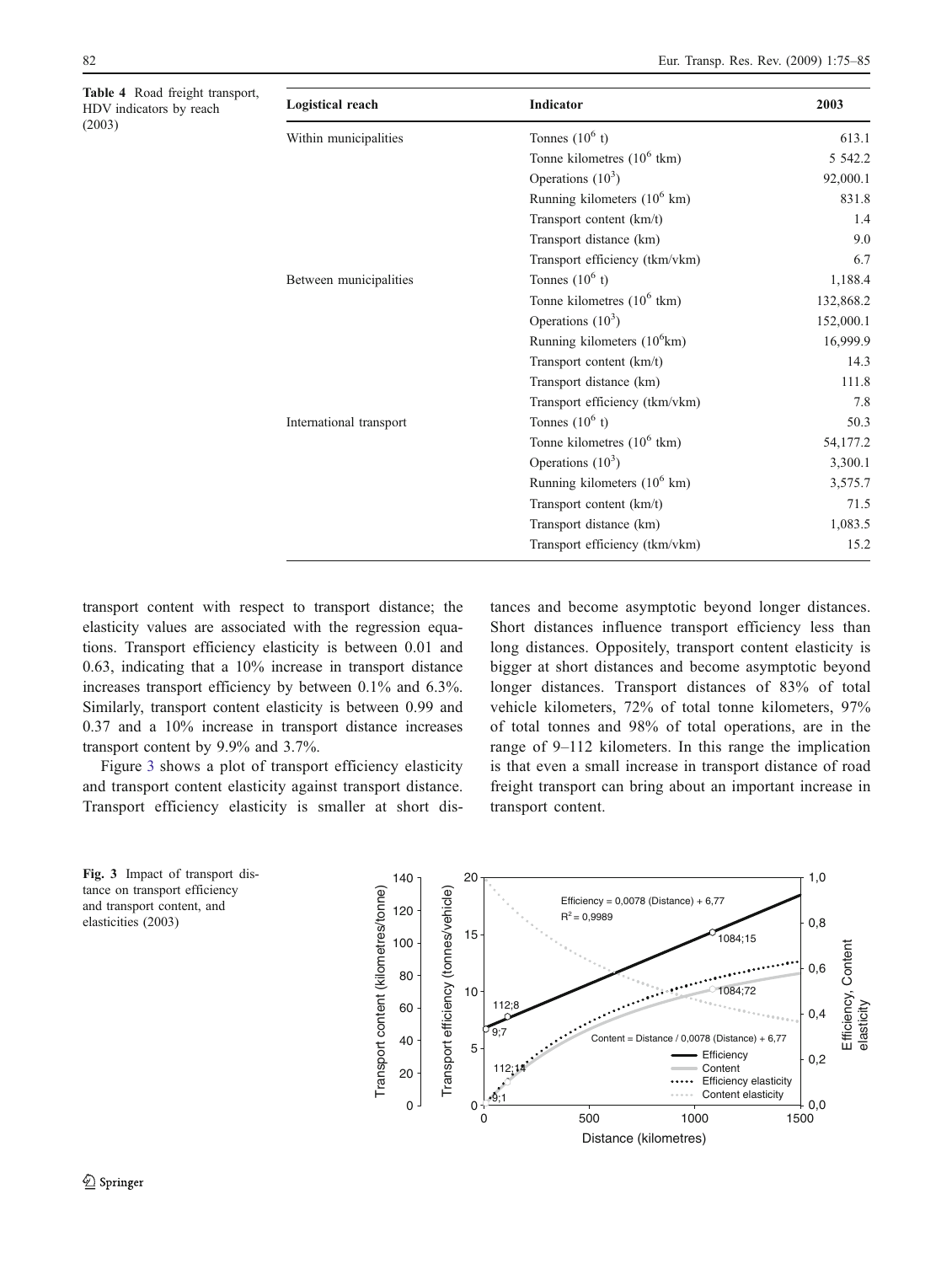## 5 Conclusions

This study describes road freight transport in Spain: utilization, productivity and efficiency, using the PRFSS and a standard set of descriptive and key performance indicators. The study makes a benchmarking of transport and shows that absolute values have grown during period 1997–2003; relative values of vehicle utilization, productivity and energy intensity have not grown. Consequently, transport efficiency has been poorly implemented. The study finds that mean fuel and emission efficiency values in 2003, 0.038 koe/tkm and 109.3 grs  $CO_2$ /tkm, show a small improvement respect to 1997 values.

A comparison of energy and  $CO<sub>2</sub>$  emission efficiency indicators for other European countries was given in this study since the information was developed in a common basis across European countries according with Eurostat's recommendations. The review showed that there were no big differences between studies and countries.

The PRFSS includes intramunicipal data to have a better understanding of urban freight activities in a first estimate (light duty vehicles LDV are not included in the survey). Opposite to the international transport, transport within municipalities, with a share of one third of tonnes, produces less than 5% of running kilometers and 3% of tonne kilometers. Urban freight activities are not exclusively based on small rigid vehicles, because they carry less than 10% of total tonnes, and need the support of medium rigid vehicles. There is private service dominance in short distances using small and medium rigid vehicles. Opposite, there is public service dominance in longer distances using higher capacity vehicles.

The international transport, even though is more efficient than the national transport, produces higher environmental impacts because of longer distances. Short and medium distances, 9–112 km, are critical as small increments within this distance range produce high increments on transport content and therefore high environmental impacts.

#### 6 Discussion and recommendations

The age of the trucks is a key parameter in determining truck energy efficiency and emissions [[41\]](#page-10-0). Even though no consideration was given to the age of the trucks, the age of rigid vehicles decreased from 8.6 to 6 years (similarly to tractors from 5.7 to 4.7). Consequently, little technological and organizational improvements are identified. Fuel and emission efficiency values have remained almost constant and the potential benefits of technological innovations were not used to satisfy public interest (reduced greenhouse gas emissions and oil imports) [[42\]](#page-10-0). There is need of new advanced technologies that have the potential to improve

fuel economy and emissions characteristics of new HDV [[43](#page-10-0)]. An important policy question is how and to what extent future efficiency innovations might be directed to the public interest [\[44](#page-10-0)].

The low transport efficiency values can be attributed, to a large extent, to strategies such as supply chain management and "just in time deliveries" of freight loads. Smaller but more frequent loads are delivered exactly when needed, leaving less room to optimize efficiency load factors [\[45](#page-10-0)]. While more efficient loading generally leads to economic savings, these could be outweighed by costs involved in achieving the efficiency gains, such as costs of storage [[11](#page-9-0)]. It is not easy to improve transport efficiency directly, for this is mainly the result of market-driven forces like price and availability of transport [[33\]](#page-10-0). There are few points that can be influenced by the managers of trucking companies as the choice of the vehicle type and the implementation of intelligent transportation scheduling systems (ITSS) [\[44](#page-10-0), [46\]](#page-10-0).

Though important for the economy, road freight creates certain external costs: accidents, emissions, noise and unrecovered costs associated with the provision, operation, and maintenance of public facilities. Forkenbrock estimated these external costs in 0.55 cent per tkm, equal to 13.2% of the private operating cost of intercity road freight transportation [[47,](#page-10-0) [48\]](#page-10-0). In the case of road freight transport, internalizing these external costs will lead to some reduction in energy consumption and  $CO<sub>2</sub>$  emissions of transportation services, such as locating producing facilities closer to markets. Making transport users pay for the full external costs of the transport activity could provide an incentive to improve transport efficiency and reduce environmental impacts. The real problem related to transport external costs is who is able to internalize them and who wants to do that.

This study highlights differences on transport content related to transport distances and gives managers an incentive to raise operating performance by reducing energy consumption, vehicle kilometers and yielding environmental benefits. Nevertheless, the results are clearly influenced by the definition of content and efficiency indicators. For transport content the kilometers appear in the numerator, while for transport efficiency the kilometers appear in the numerator and denominator. Therefore, transport content will be more influenced by distance given these definitions. Similarly, the results draw attention to the peripheral situation of Spain, and the international transport with less than 3% of total tonnes produces 18% of running kilometers and 28% of tonne kilometers. Consequently, demand and supply determine distances and, in many cases, there are no possibilities to minimize transport distances.

Future PRFSS editions have to perform a depth analysis of productivity and efficiency indices in order to give light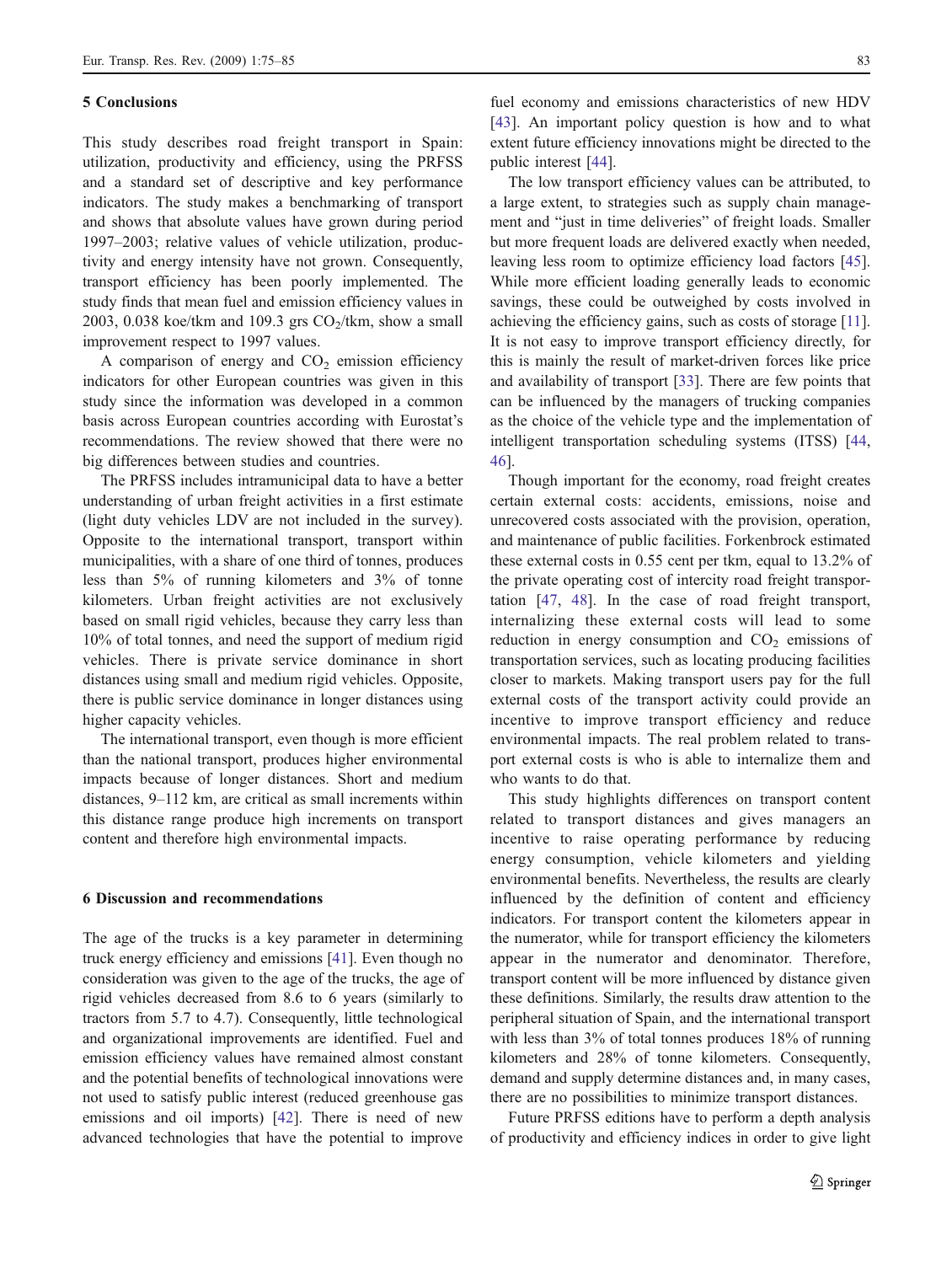<span id="page-9-0"></span>on the causes of the differences in KPIs. This intensive work needs a high level of cooperation from the participating companies. Future surveys have to examine more KPIs and study further relationships between transport and logistical variables, besides interrelationships between KPIs. Expand sample size permits a greater segmentation, more number of homogeneous strata, improving the accuracy.

The KPIs used in this study are expressed, directly or indirectly, in terms of tonne kilometers. There are intrinsic limitations based on a truck reaching the maximum weight, as a truck might be filled without reaching the maximum weight. This could impact some of the indicators and especially create biases for some commodities. For instance, food is a relatively low-density product and loads moved by truck tend to be volume-constrained rather than weight-constrained [[26\]](#page-10-0). Commodity proved to have a significant effect on emission efficiency, with commodity groups composed of finished or semi finished products having much lower commodity emission efficiencies than those of raw materials [[49\]](#page-10-0). Increasing freight transport could be related with a shift in economic output towards processed, manufactured goods (away from traditional resource orientation) and subsequently more goods are being moved for production processes and consumption decreasing emission efficiency. Could be interesting to calculate KPIs making distinction in the nature of the product and/or express KPIs in terms of volume units instead of weight units.

Although the study indicates a focus on energy and environmental efficiency, operational requirements of shippers and carriers must be taken into account (i.e. the increased trade of manufactured goods together with the emergence of "just in time deliveries" could impact emission efficiency). The selection of KPIs for the study excludes any reference to the costs of transport operations. Consequently, the KPIs were not designed to measure the commercial performance, as few companies would be prepared to divulge the costs of transport operations.

#### References

- 1. Pérez-Martínez PJ, Otero-Pastor I (2006) Environment and transport indicator system in Spain. Are we tending towards sustainability? Conference proceedings of environment and transport. INRETS, Reims, France, pp 60–65
- 2. Pérez-Martínez P, Monzón de Cáceres A (2005) Informe sobre transporte y medio ambiente. Trama 2005. Centro de Publicaciones Secretaría General Técnica Ministerio de Medio Ambiente, Madrid, Spain
- 3. Koopmanm GJ (1997) Long-term challenges for inland transport in the European Union: 1997–2010. Energy Policy 25:1151–1161
- 4. Schipper L, Unander F, Murtishaw S, Ting M (2001) Indicators of energy use and carbon emissions: explaining the energy economy link. Annu Rev Energy Environ 26:49–81
- 5. McKinnon AC (2003) Logistics and the environment. In: Henscher DA, Button KJ (eds) Handbook of transport and the environment. Elsevier, Amsterdam, pp 665–685
- 6. McKinnon AC (2008)  $CO<sub>2</sub>$  emissions from freight transport in the UK. Report prepared for the climate change working group for the commission for integrated transport. Logistics Research Centre, Heriot-Watt University, Edinburgh
- 7. Kamakaté F, Schipper L (2008) Trends in truck freight energy use and carbon emissions in selected OECD countries from 1973 to 2003. Washington D.C.: 87th Annual meeting of the transportation research board
- 8. OECD (2003) Organisation of economic cooperation and development, environment directorate. Analysis of the links between transport and economic growth, Paris, France
- 9. OECD (2007) Organisation of economic cooperation and development, environment directorate. Project on decoupling transport impacts and economic growth, Paris, France
- 10. ECMT (2007) European Conference of Ministers of Transport. Cutting Transport  $CO<sub>2</sub>$  emissions: what progress?. OECD, Paris, France
- 11. EEA (2006) European environmental agency. Transport and environment: facing a dilemma. TERM 2005: indicators for tracking transport and environment in the European Union, Copenhagen, Denmark
- 12. McKinnon AC, Leonardi J (2008) The collection of long distance road freight data in Europe. Annecy: 8th International conference on survey methods in transport, harmonization and data comparability
- 13. Binnenbruck HH (2008) The acquisition of long distance freight data. Annecy: 8th International conference on survey methods in transport, harmonization and data comparability
- 14. Secretaria General Técnica (2005) Ministerio de Fomento. Los transportes y los servicios postales. Informe anual 2004. Centro de Publicaciones, Secretaría General Técnica Ministerio de Fomento, Madrid, Spain
- 15. Aparicio F, Burón JM, Páez FJ, López JM, Alegre JA, Gómez A, Arenas B, López I, Izquierdo O, Galán P (2005) Impacto del Transporte de mercancías sobre el medio ambiente, y el consumo energético. Estud Constr Transp 103:63–96
- 16. Ministerio de la Presidencia (2004) Real Decreto 1866/2004, de 6 de septiembre, por el que se aprueba el Plan nacional de asignación de derechos de emisión, 2005–200. Boletín Oficial del Estado 216:30616–30642
- 17. Secretaria General Técnica (2003) Ministerio de Fomento. Encuesta permanente de transporte de mercancías por carretera 2003. Centro de Publicaciones, Secretaría General Técnica Ministerio de Fomento, Madrid
- 18. Pasi S (2008) Harmonization and comparability of European Union road freight statistics. Annecy: 8th International conference on survey methods in transport, harmonization and data comparability
- 19. Pasi S (2007) Trends in road freight transport 1999–2005. Transport statistic in focus. Eurostat, Office for Official Publications of the European Communities, Luxemburg
- 20. DFT (2007) UK Department for Transport. Road freight statistics (2006) Transport statistics bulletin. DFT, London
- 21. MTETM/SESP (2006) Ministère des Transports de l'Equipement, du Tourisme et de la Mer/Service économie statistiques et prospective. Les comptes des transports en 2005. Premiers résultats, Paris
- 22. KBA (2006) Kraftfahrt-Bundesamt. Bundesamt für Güterverkehr. Statistische Mitteilungen, Reihe 8: Kraftverkehr, Güterkraftverkehr deutscher Lastkraftfahrzeuge, Sonderheft 2, Jahr 2005, Berlin